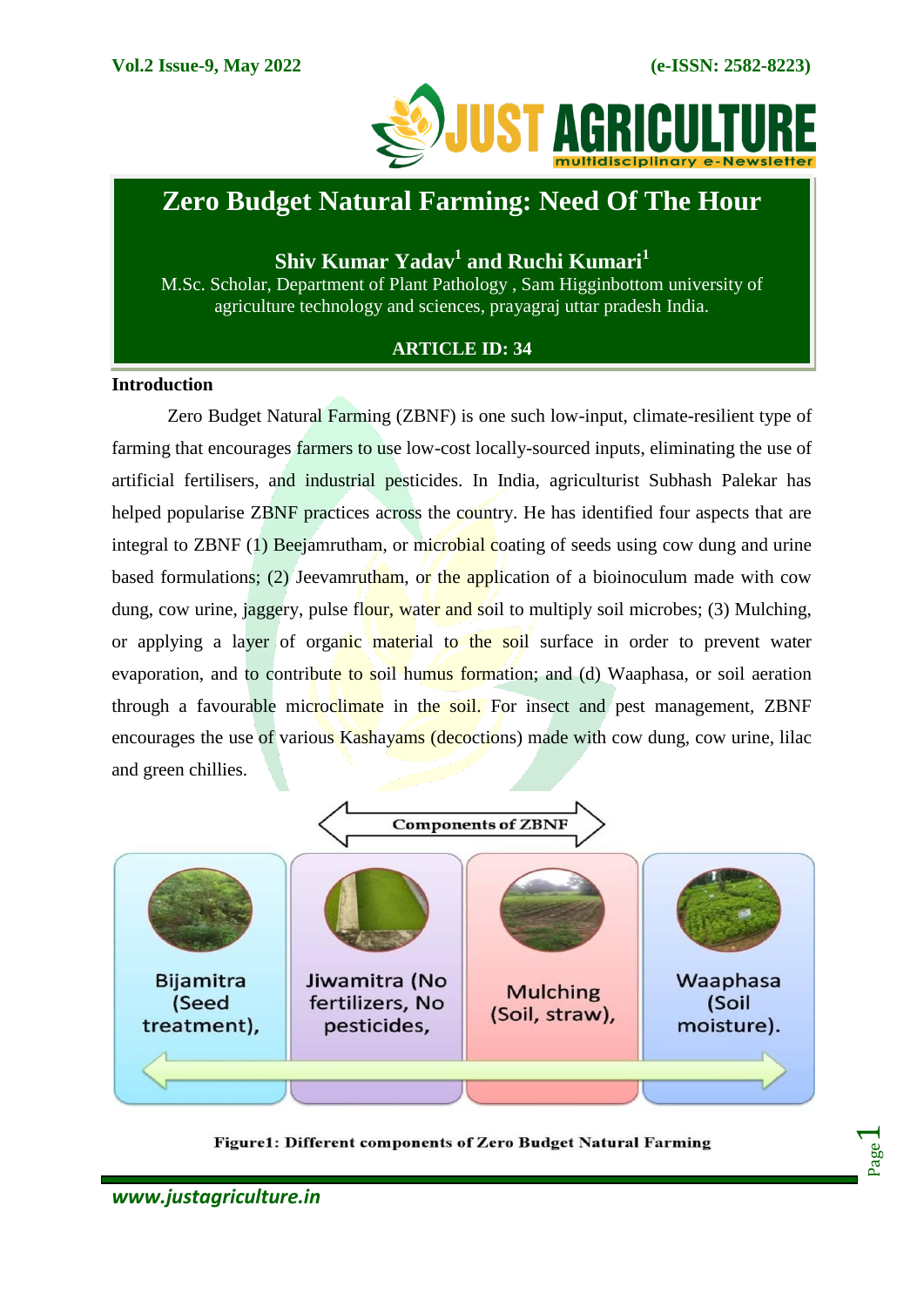

#### **Need of ZBNF-**

- The major characteristic of the Zero Budget Natural Farming is that the cost of production is zero and farmers do not have to buy any inputs to initiate this method of farming.
- Against the conventional methods, the Zero Budget Natural Farming used only 10 percent of the water that is used in the former method.
- As it promotes use of Indian local breed of cow for 30 acres of land, it makes it possible for farmer to earn profits earlier than expected.
- As the Zero Budget Natural Farming covers all kinds of agro-climatic areas, it is mentioned to be suitable for all kinds of crops
- The Zero Budget Farming is also seen to ease out the debt pressure on the farmers as they don't have to take loans to buy any inputs for their farming

#### **Issues Related to ZBNF**

- $\triangleright$  Sikkim (India's first organic state), has seen some decline in vields following conversion to organic farming.
- Many farmers have reverted to conventional farming after seeing their ZBNF returns drop after a few years.
- While ZBNF has definitely helped preserve soil fertility, its role in boosting productivity and farmers' income isn't conclusive yet.
- $\triangleright$  ZBNF advocates the need of an Indian breed cow, whose numbers are declining at a fast pace. According to Livestock Census, the country's total population of indigenous and nondescript cattle has dropped by 8.1%.

#### **Criticism**

- The concept of Zero Budget Natural Farming is not well-accepted by the scientific community. National Academy of Agricultural Sciences scientists mentioned that India cannot rely on Zero Budget Natural Farming as there is no scientific validation of the techniques used in Zero Budget Farming.
- As against the name suggests, the farming method does bear a minimum input cost
- The maintenance of the local cow breed is difficult as against those that are used currently